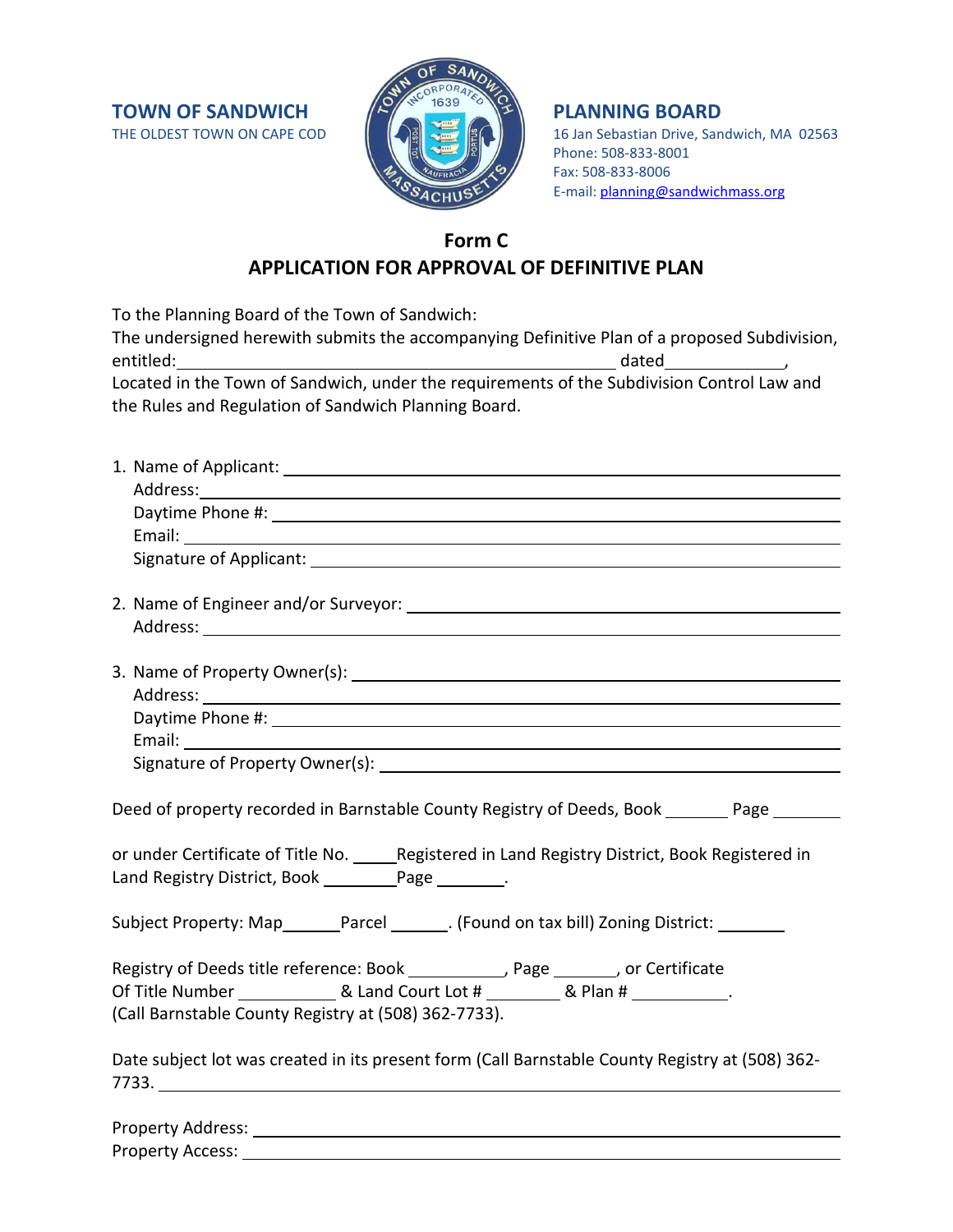## **Please read packet before submitting application.**

## **PROCEDURE FOR THE SUBMISSION AND APPROVAL OF PLANS**

Please refer to Section 3 Subdivision Rules and Regulations, which can be found on the Town's website under Planning and Development.

## **Abutters Notice**

The laws governing Definitive Plans specify that "parties in interest" (also referred to as **abutters)** are entitled to receive **notice of the public hearing** for a definitive plan application and the **decision** on that application. The statute defines "parties in interest" as the person requesting the definitive plan for the property that is the subject of the definitive plan application; abutters, that is all property owners whose property directly abuts the property that is the subject of the definitive plan application; owners of land directly opposite on any street; abutters to abutters within three hundred feet of the property line of the petitioner and the Planning Boards of all abutting towns be sent notice as well. For Sandwich the abutting towns are Bourne, Barnstable, Falmouth and Mashpee. The Assessing department is familiar with these requirements.

The list of abutters must be certified by the Assessing Department. The Assessing Department is required to certify these lists in ten (10) days from the date they are received at the Assessing Department. The Assessing Department processes abutter's list certification requests in the order in which they are received. The Assessing Department will contact the person requesting certification when the list has been certified or if there are errors that require a revised abutter's certification request to be submitted to the Assessing Department. There is a fee for certifying abutter's lists. The phone number for the Assessing Department is 508-888-0157. You may also view instructions on the Town website at **www.sandwichmass.org.** Click on the Maps tab.

The original copy of the abutters list certified by the Assessing Department must be submitted with the Definitive Plan application materials. The certified abutters list is then used by the applicant **to address the envelopes necessary for the required abutters notice** for the public hearing and for the decision.

## *Addresses for the Planning Boards of the four abutting towns:*

| Town of Bourne                    | <b>Planning Board</b> |
|-----------------------------------|-----------------------|
| Town of Barnstable Planning Board |                       |
| Town of Falmouth                  | <b>Planning Board</b> |
| Town of Mashpee                   | <b>Planning Board</b> |

24 Perry Avenue, Buzzards Bay, MA 02532 200 Main Street, Hyannis, MA 02601 59 Town Hall Square, Falmouth, MA 02540 16 Great Neck Road North, Mashpee, MA 02649

## **Public Hearing Notice – 1st Mailing**

The public hearing notice is mailed to each abutter and the four abutting towns **by certified mail with return receipt requested. Remember to include an envelope for the applicant and/or property owner(s). Please be sure that the envelopes are complete with the following information:**

a. Each envelope must be legibly addressed; the return address must also be placed on the upper left hand corner of the envelope:

Planning & Development Office 16 Jan Sebastian Drive,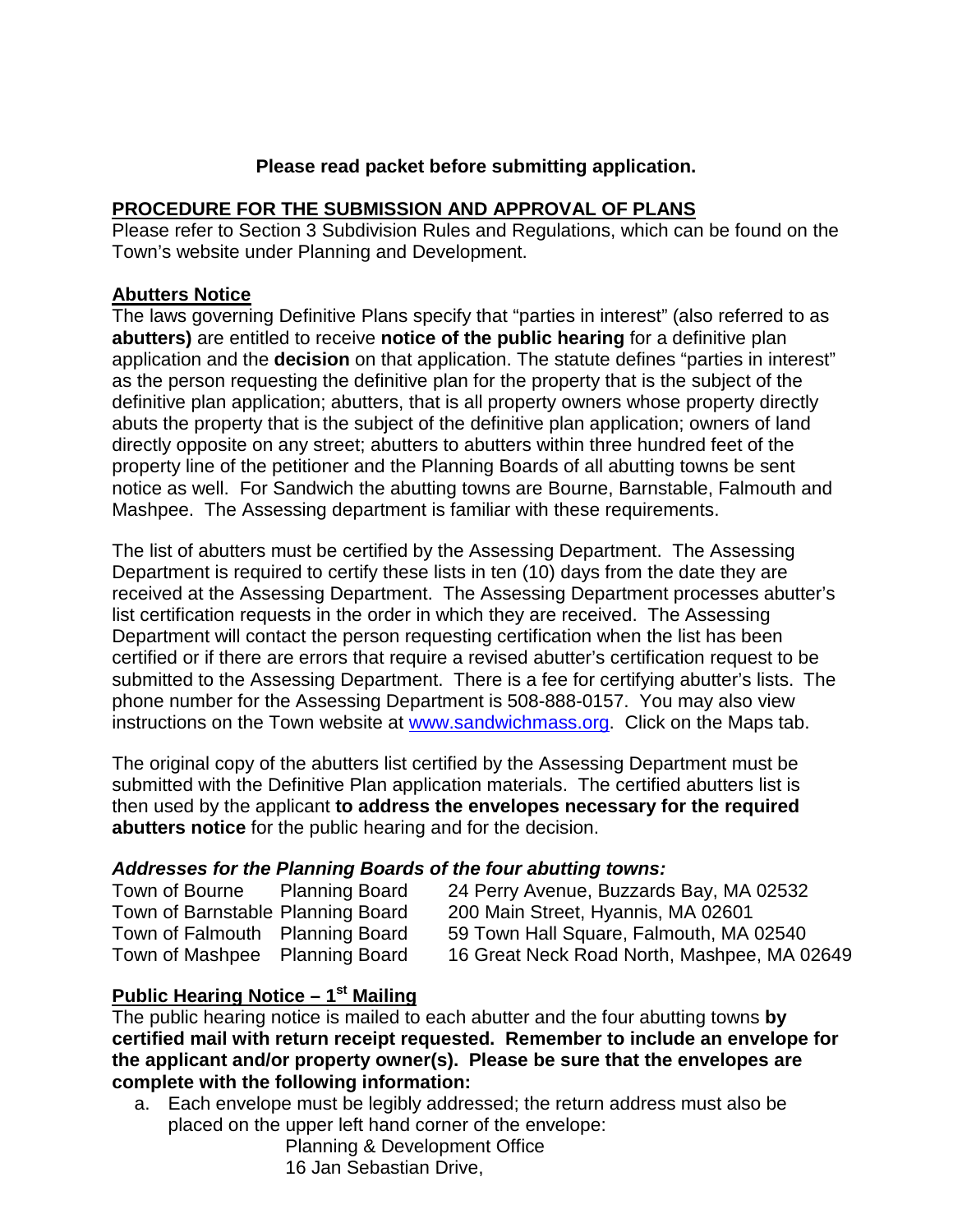## Sandwich MA 02563;

- b. Each envelope must have enough postage on it to mail one sheet of paper by certified mail return receipt requested;
- c. Each envelope must have the certified mail slips filled out;
- d. Each envelope must have the return receipt cards completely filled out. On the return receipt cards:
	- 1. The addressee is the person or organization to whom the public hearing notice is being sent.
	- 2. The service type is Certified Mail.
	- 3. The article number is the number on the Certified Mail slip.
	- 4. The return receipt cards must show the sender's address as: Planning & Development Office 16 Jan Sebastian Drive Sandwich, MA 02563;
- e. Place certified slip and green return receipt card inside each envelope and submit along with your completed application.

## **Decision – 2nd Mailing**

After the Board makes their decision the law requires that this decision must also be noticed to the abutters by regular first class mail. However, the applicant and property owner(s) must be notified by **Certified Return Receipt** (please see the above "Public Hearing Notice" section for these envelope procedures).

For the **decision** envelopes:

a. Each envelope must be legibly addressed to the abutter or abutting town's Planning Board; the return address placed on the upper left hand corner of the envelope is: Planning & Development Office 16 Jan Sebastian Drive

Sandwich MA 02563;

- b. Each envelope must have a first class stamp affixed to it.
- c. Submit these envelopes along with your competed application.

The Planning & Development Office will mail the public hearing notices and the decisions to the abutters, Towns, applicant and/or property owner(s).

If you are being represented by an attorney/consultant, make sure you include envelopes for both the public hearing notice & decision to be mailed to your attorney/consultant as well.

## **Advertising**

The laws governing Definitive Plans require that a public hearing be advertised in a newspaper of general circulation. The advertisement must appear two times with the first time being not less than fourteen (14) days before the public hearing. The advertisement must state the nature of the applicant's request, along with the date, time and place where the public hearing is to be held.

The applicant is responsible for the cost of the required advertising. The Town of Sandwich has contracted with Falmouth Publishing for the advertisement of public hearing notices. Falmouth Publishing publishes the Sandwich Enterprise once a week on Fridays. A check made out to **Falmouth Publishing Co., Inc.** (please refer to the Fee Schedule for amount) is required at the time of application submittal.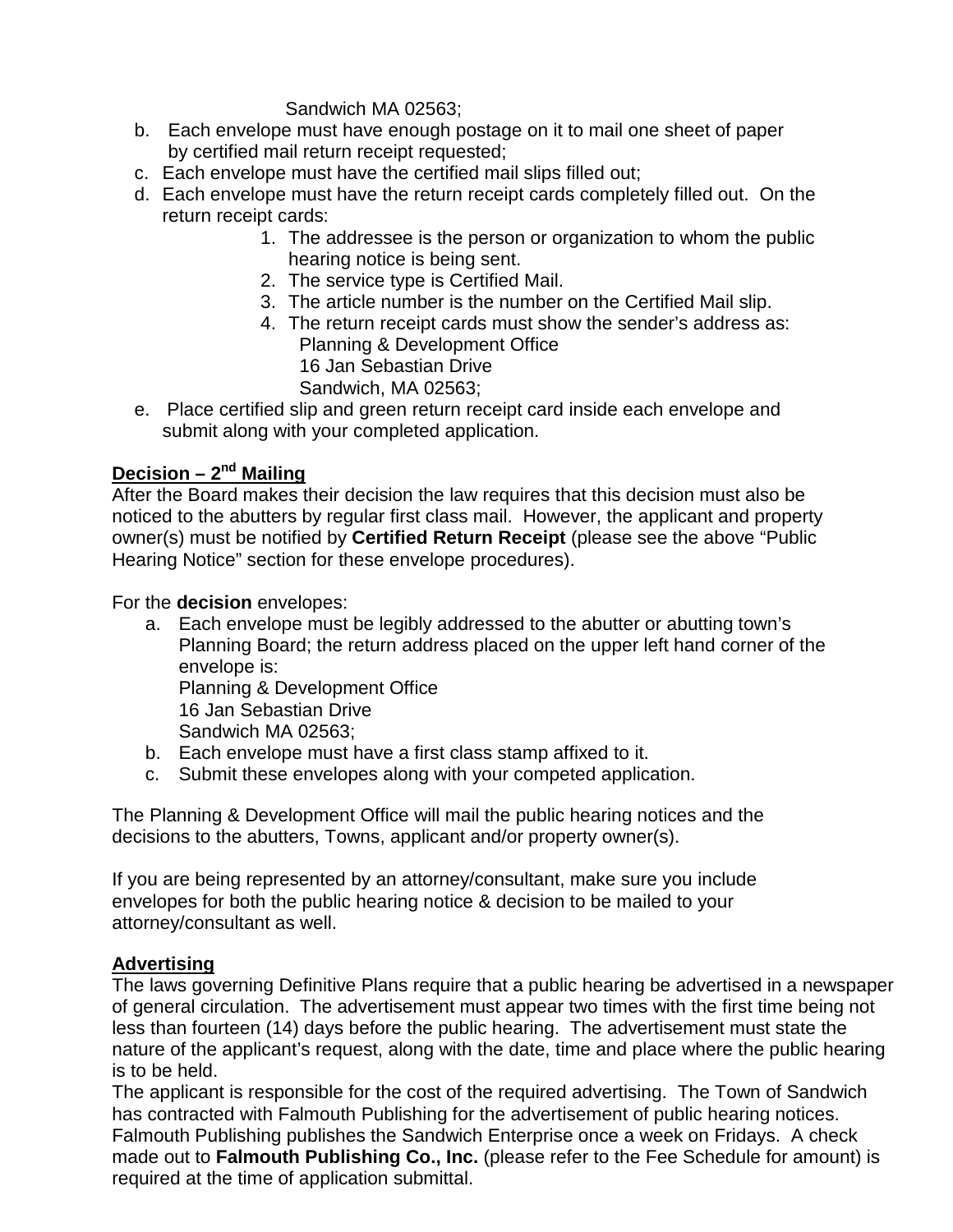#### **Next Steps**

If the Definitive Plan is granted, the law requires that a 20 day appeal period must elapse from the date of that Town Clerk stamp before the decision is final. On the 21<sup>st</sup> day you may obtain a copy of the decision from the Town Clerk, which will bear a notice that no appeals have been filed. The decision is then eligible to be recorded at the Registry of Deeds. (*Mandatory condition of all special permits and variance grants.*)

Please contact the Town Clerk's Office at 508-888-0340 for further information regarding the appeal period and the time that your decision will be ready for you. A copy of the recorded Definitive Plan Decision must be provided to the Planning Board.

If you have any questions, please contact the Planning & Development Office at (508) 833-8001 or e-mail us at [planning@sandwichmass.org.](mailto:planning@sandwichmass.org)